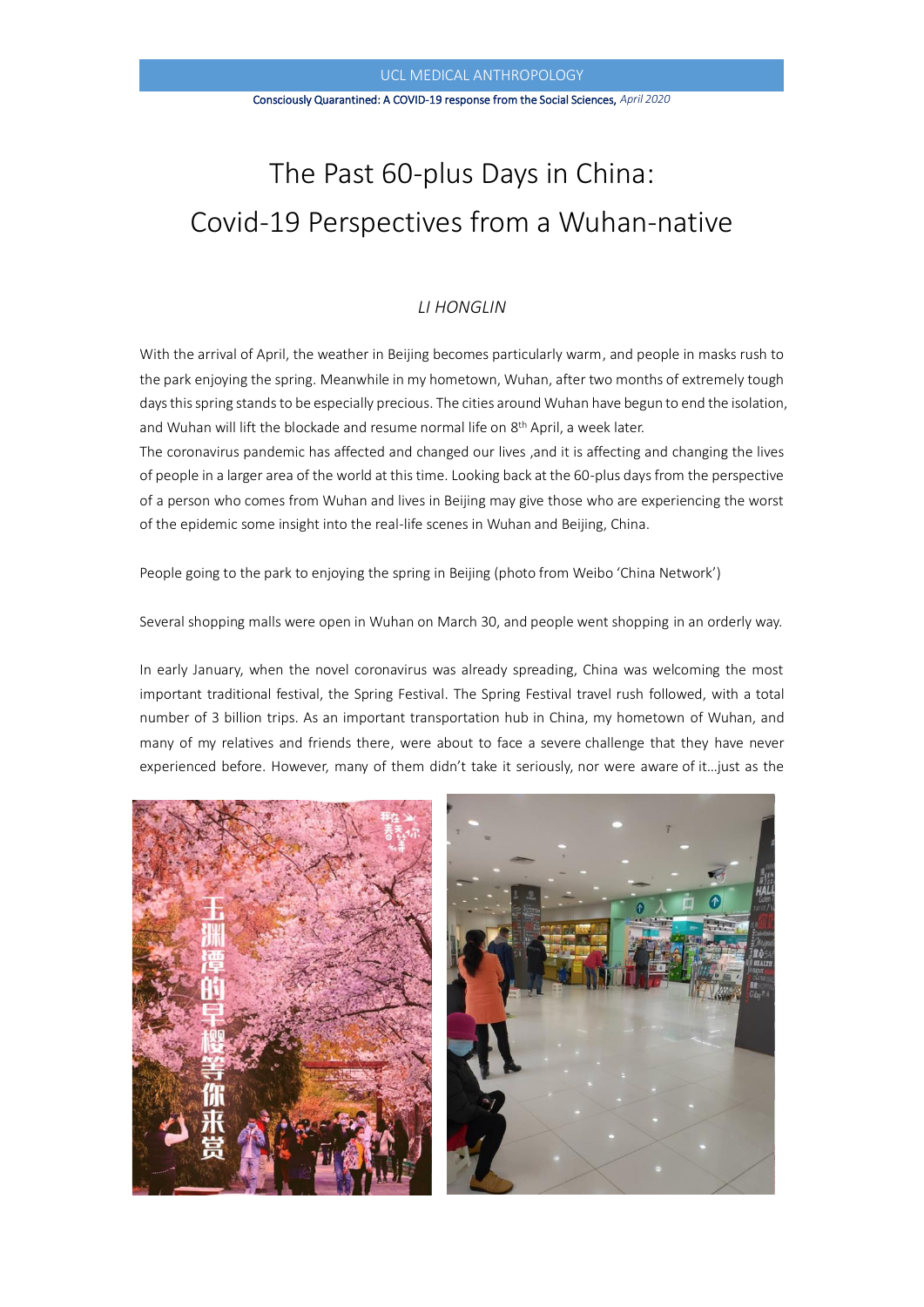#### Consciously Quarantined: A COVID-19 response from the Social Sciences, *April 2020*



situation was in America or Britain several weeks ago. By mid- January, the situation had become worse and with an instinctive sensitiveness to the outbreak, I refunded my train ticket back to Wuhan and stayed in Beijing. At the same time I repeatedly reminded my family and friends to take precautions, go out less and not to gather in groups. Yet they hardly listened and continued to visit friends and relatives, gathering and immersing themselves in the festive joy, as did many other people. I felt very frustrated at one point.

By 20<sup>th</sup> January, with the rapid spread of outbreak and more and more infections and deaths, people in Wuhan began to realize the seriousness of the virus, and consciously went out less and with the use of more protective wear. The days leading up to 23rd January, when Wuhan announced lockdown of the city and took strict quarantine measures, my relatives and friends in the area started to become seriously worried.

The meme (pictured) vividly reflects my family's attitudes and thoughts towards COVID-19 in those initial days. Among those who accepted my daily nagging and advice were my parents, who lived in a rural suburb and did not attend higher education, nor have basic scientific literacy. Instead, some of my relatives and friends who do have years of education, and who live in the city, experienced more difficulty

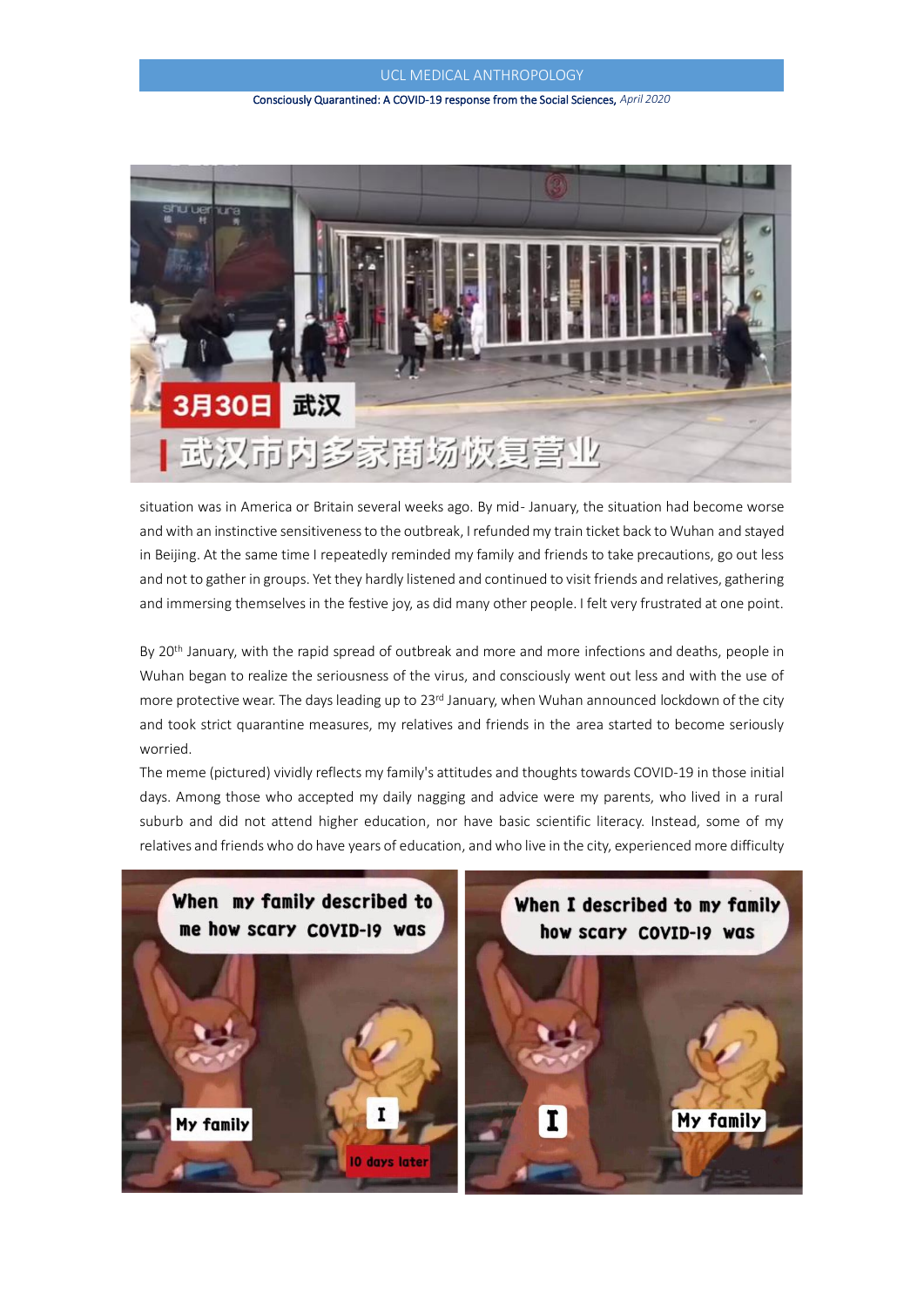#### Consciously Quarantined: A COVID-19 response from the Social Sciences, *April 2020*

in taking my initial advice. Interestingly, however, the latter was able to perform better in action after accepting the suggestion about self- protection and isolation.

February soon followed, when Wuhan and the entire Hubei province (and indeed all of China) entered into the toughest period yet.

In the first three weeks of February the number of infections had soared and the death toll had climbed quickly. Among those affected were some of my friends and their family members. People suddenly fell into a panic and the whole city suffered a serious medical run. Infected people flocked to hospitals, and the situation became even worse from the strain on the health system within such a short period of time. Wuhan was the worst-hit area.

At the same time, we also got into a serious *infodemic*<sup>1</sup> .The panic caused by so many unknowns about the virus and how to prevent and control it, as well as the urgent need for information and intense attention, led to the spread of false news and rumours. The government and scientists had made great efforts on information release and science communication, as well as refuting the rumours and responding to the concerns of public. During this period I followed new of the epidemic on a daily basis, communicated with my relatives and friends in Wuhan by video calls, and tried to purchase supplies of masks (which were in short supply) and send them to my relatives and friends. There they experienced an initial shortages of protective materials and food stocks, which gradually eased and returned to normal, thanks to the support and supplies from all over the country, especially medical aid<sup>2</sup>.

In March positive signs finally started to show in epidemic prevention and control, with many areas outside Hubei province entering an orderly resumption of production. In fact, from 23<sup>rd</sup> February onwards, my colleagues and I in Beijing have returned to work, and the commuter traffic has gradually



<sup>&</sup>lt;sup>1</sup> WHO.Novel Coronavirus (2019-nCoV) Situation Report-13 [EB/OL]. WHO. (2020-02-04). [https://www.who.int/docs/default](https://www.who.int/docs/default-source/coronaviruse/situation-reports/20200202-sitrep-13-ncov-v3.pdf)[source/coronaviruse/situation-reports/20200202-sitrep-13-ncov-v3.pdf.](https://www.who.int/docs/default-source/coronaviruse/situation-reports/20200202-sitrep-13-ncov-v3.pdf)

<sup>2</sup> Zhang Wenfang, Li Shengnan and Wang Xiao. By the numbers: Medics aiding Hubei amid COVID-19 epidemic.( 2020-04-01) <http://www.chinadaily.com.cn/a/202004/01/WS5e83e73aa3101282172837a3.html>